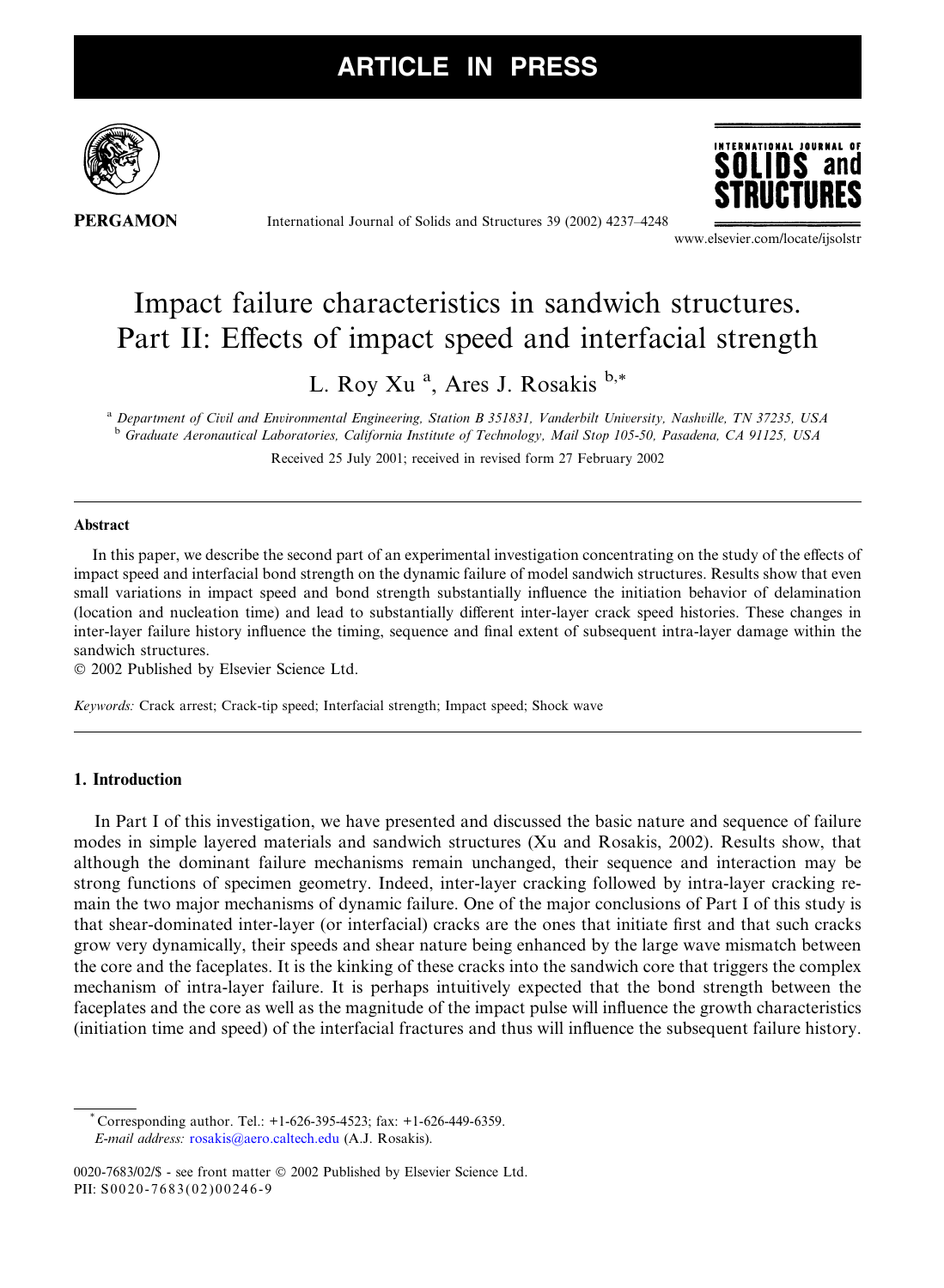4238 L.R. Xu, A.J. Rosakis / International Journal of Solids and Structures 39 (2002) 4237–4248

In the past years, dynamic interfacial failure in simple metal/polymer systems has received considerable attention because of its unique characteristics (Lambros and Rosakis, 1995; Liu et al., 1995; Rosakis et al., 1998). Early studies revealed that dynamic interfacial cracks are shear dominated, are often intersonic and they seem to propagate stably and at discreet speeds that are dictated by multiples of the shear wave speed of the slower wave speed constituent of the bimaterial (e.g., Cs). Samudrala and Rosakis (in preparation) and Needleman and Rosakis (1999) also showed that if the interfacial bond strength is changed, the initiation, transition and final choice of stable propagation speeds of interfacial cracks are also dramatically altered. Meanwhile, if the external loading is changed, i.e., the impact speed or pulse duration is altered; significant interfacial crack speed variations were also observed (Samudrala and Rosakis, in preparation). In a recent paper on the impact of laminated and assembled composite plates, Liu et al. (2000) showed that the interface bond strength plays an important role in determining impact resistance.

Based on these preliminary results of the effects of impact speed and interfacial strength on interfacial cracks in simple systems, we try to understand the influence of these important parameters on the impact failure in more complex layered materials and sandwich structures. The major objective of this investigation is to study the effects of different interfacial strengths and impact speeds on inter-layer crack initiation and propagation and on the subsequent transition to intra-layer core damage.

### 2. Description of experiments

A gas gun impact setup, along with the high-speed photography and photoelasticity arrangements described in Part I of this study, were employed to investigate the dynamic failure phenomenon (Xu and Rosakis, 2002). In order to compare different impact speeds and interfacial strengths, one baseline specimen geometry is chosen, i.e., the short three-layer specimen with equal layer widths (type A specimens in Part I) with two Weldon-10 strong bonds. The baseline impact speed with which the results of this work will be compared to is 33 m/s. This impact situation was extensively discussed in Part I of this study. The specimen, whose length, total width and thickness are 254, 114 and 6 mm respectively, is illustrated in Fig. 1(a). The



Fig. 1. Failure process at the edge of a specimen featuring two strong interfacial bonds.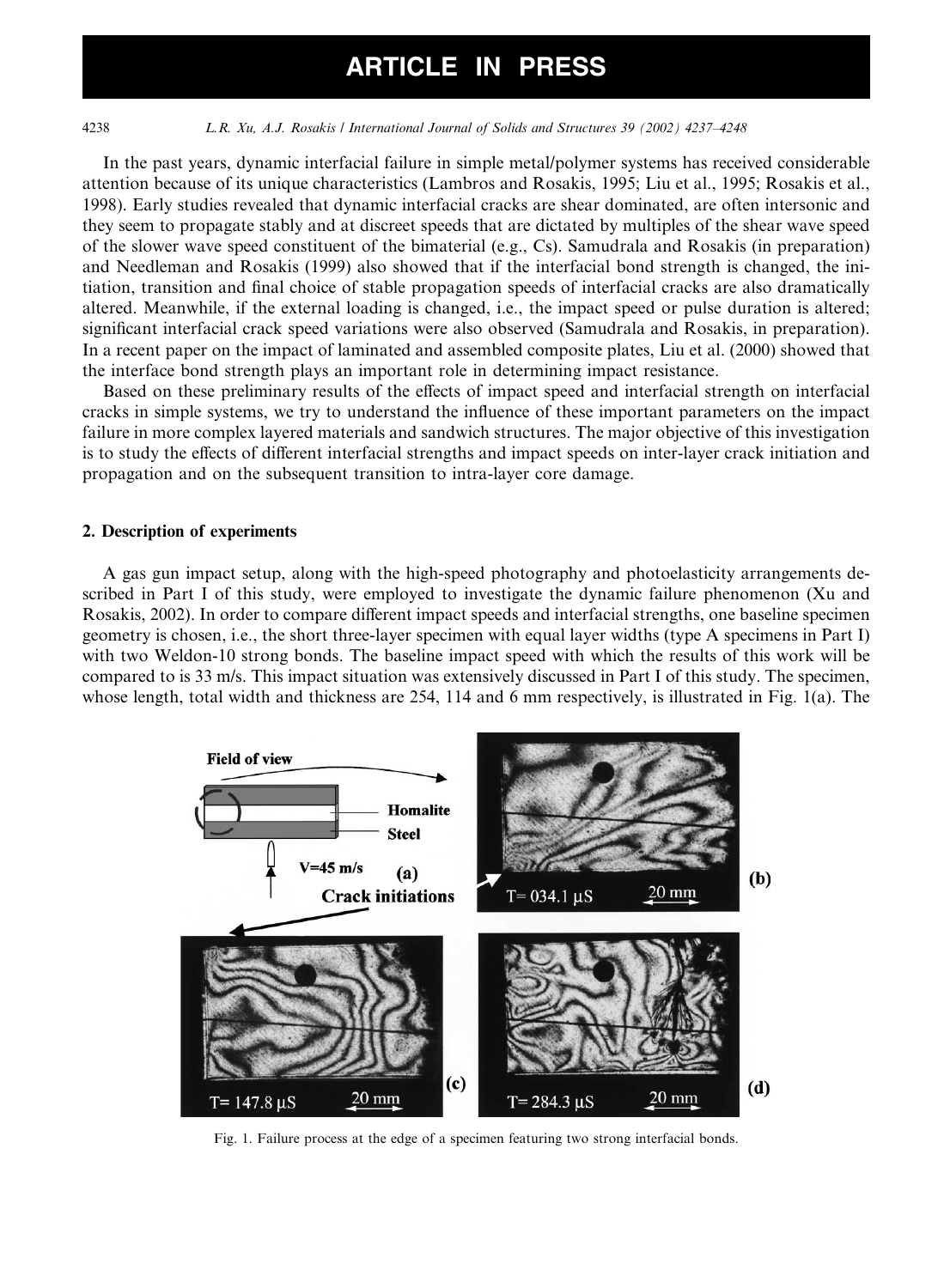material constitution is steel/Homalite/steel and hence dynamic photoelasticity is employed. The details of experimental arrangements were reported in early work by the same authors (Xu and Rosakis, 2002).

### 3. Results and discussion

### 3.1. Effect of impact speeds

In Part I of this study, we investigated the nature and sequence of failure mechanisms in relation to model sandwich specimens of the above described geometry and for an impact speed of 33 m/s. This impact speed situation will be taken as the baseline for our comparisons. Fig. 1 describes an experiment of the same geometry that corresponds to an impact speed is 45 m/s. The field of view is the specimen edge.

After impact at the specimen center, the dilatational stress wave propagated towards the edge. Right after the stress wave reached the free edge (due to the existence of stress singularity at the bimaterial corner (Bogy, 1971; Pageau et al., 1996)), an inter-layer crackinitiated at the lower interface at around 34 ls as seen in Fig. 1(b). This happened at approximately the same time as in the baseline specimen. This interfacial crack propagated dynamically towards the specimen center. After  $\approx$ 148 µs, another inter-layer crack initiated at the upper interface as shown in Fig. 1(c). Compared to a crack initiation time of 160  $\mu$ s for the baseline specimen, this initiation time is slightly shorter but is still within the measurement error range  $(0 \sim 10 \,\mu s)$ . This upper inter-layer crack soon interacted with the Rayleigh wave at the lower interface and kinked into the core to form an intra-layer crack. The kinked crack branched into a fan of intra-layer cracks shown in Fig. 1(d). This sequence is very similar to the result of the baseline specimen discussed in Section 3 of Part I.

Despite their apparent similarities, there also exists some noticeable difference between the baseline and the 45 m/s impact cases. The major difference is in the recorded inter-layer, or interfacial crack-tip speeds displayed in Fig. 2(a) and (b). Fig. 2(a) compares the speeds of inter-layer cracks propagating at the lower interface. For an impact speed of 45 m/s, the lower inter-layer crack initially propagated close to the shear wave speed of Homalite-100 becoming clearly intersonic (crack speed less than the longitudinal wave speed but greater than the shear wave speed of Homalite) at  $\approx 60$  µs. Throughout its recorded history this crack was clearly faster than its ''baseline'' counterpart. It should be recalled that at longer time, the baseline was clearly laster than its baseline counterpart. It should be recalled that at longer time, the baseline crack also became intersonic and reached speeds as high as  $\sqrt{2}C_s$  as discussed extensively in Section 3.1 of Part I. Fig. 2(b) compares crack-tip speeds at the upper interfaces. Here again the level of the crack speed



Fig. 2. Comparison of interfacial crack speeds of two identical specimens subjected to different impact speeds. The interfacial bonds are strong Homalite/Weldon-10/steel bonds.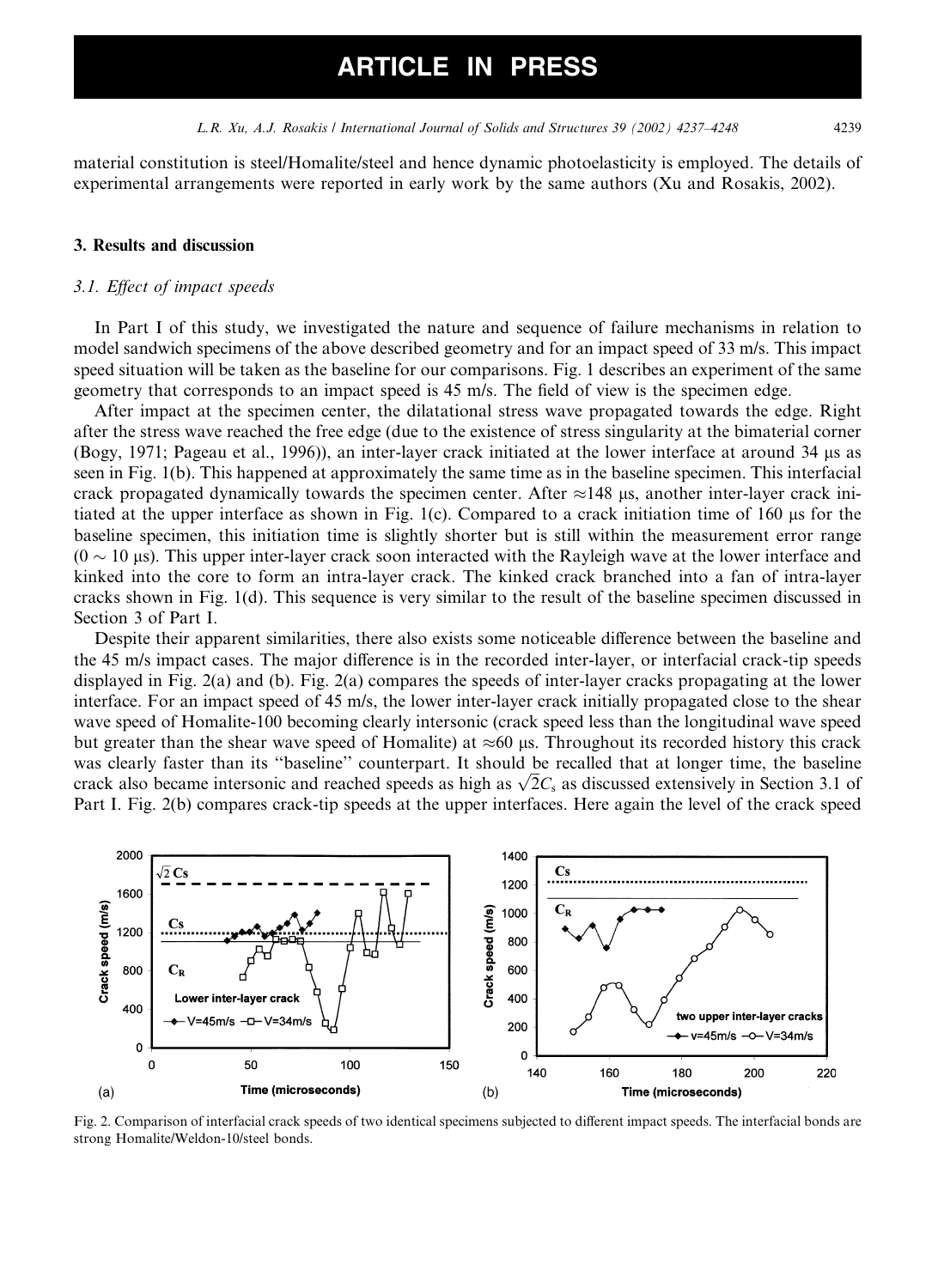4240 L.R. Xu, A.J. Rosakis / International Journal of Solids and Structures 39 (2002) 4237–4248

corresponding to 45 m/s impact speed is consistently higher than its baseline counterpart. In both cases, the inter-layer cracks remained purely sub-Rayleigh within our time window of observation.

In order to investigate the crack speed history at the central part of the specimen, the field of view was moved to the specimen center as shown in Fig. 3. The same higher impact speed (45 m/s compared to 33 m/s of the baseline) was employed. As seen from Fig. 3(b), two inter-layer cracks appeared at the lower interface



Fig. 3. Growth of four inter-layer cracks at the center of a three-layer specimen (3lshssbwd-6).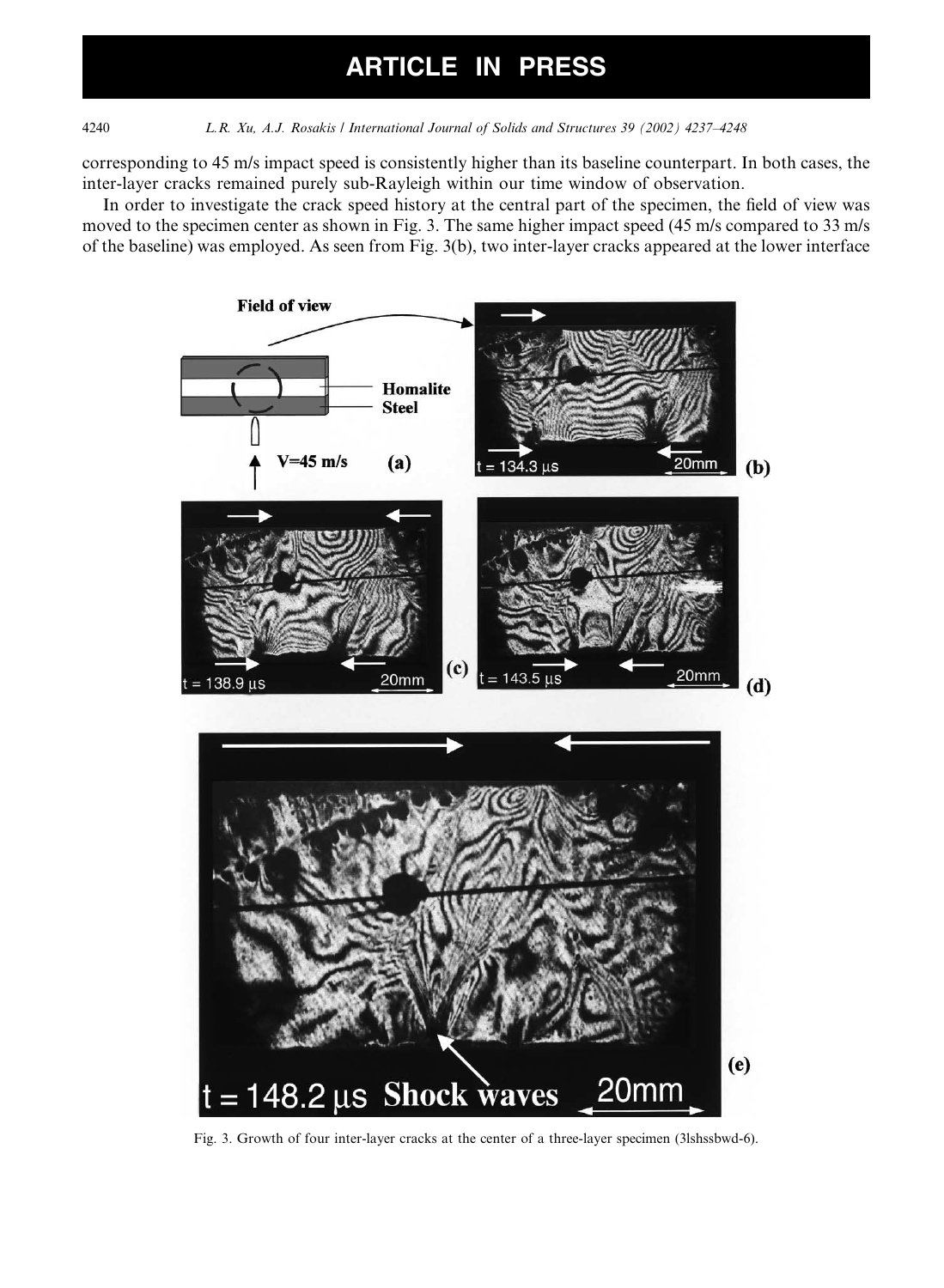L.R. Xu, A.J. Rosakis / International Journal of Solids and Structures 39 (2002) 4237–4248 4241



Fig. 4. Comparison of crack speed distributions of two identical specimens subjected to different impact speeds. The dash line is the dynamic shear wave speed Homalite-100.

and propagated towards the center, racing towards each other with intersonic speeds. At a later time, interlayer cracks at the upper interface also appeared propagating towards the center (Fig. 3(c)). The locations of these four inter-layer cracks (two at the top and two at the lower interfaces) are indicated by the white arrows. As clearly seen from Fig. 3(e), intra-layer damage also spreads from the interface in to the core in the form of a periodic series of mode-I cracks inclined at a small angle to the vertical axis. These cracks are nucleated at the upper interface at locations that are behind the horizontally moving inter-layer shear crack. Their nucleation and growth result in the eventual fragmentation of the specimen core. The inter-layer cracks propagating at the lower bimaterial interface and facing towards each other in Fig. 3(d)–(e) feature clearly formed shock-like or Mach-like discontinuities (shear shock waves) which are emitted from their crack tips. These discontinuities in photoelastic patterns represent traveling discontinuities in maximum shear stress and are clear proofs that crack tips have exceeded the shear wave speed of Homalite (Rosakis et al., 1998). These shockwaves formed a clear testimony to the intersonic nature of the inter-layer crack growth even before any detailed crack measurement was ever attempted.

The crack speed history for the lower, right inter-layer crack is plotted in Fig. 4 as a function of distance from the free edge. The figure shows that the crack speed of the higher impact speed case (45 m/s) is always higher than the baseline equivalent remaining always intersonic within the window of observation. To complete the picture, Fig. 5 displays collected experimental results from three identical specimens subjected to the same impact speed, which have areas of observations ranged from the specimen edge all the way to its center. As evident from Fig. 5(a), the inter-layer crack initiated at very high speeds and fluctuated close to center. As evident from Fig. 5(a), the inter-layer crack initiated at very high speeds and fluctuated close to<br>the shear wave speed of Homalite, often becoming intersonic but never exceeding  $\sqrt{2}C_s$ . On the other hand, in the baseline case  $(33 \text{ m/s})$  and as discussed in Part I, the crack became intersonic only when it approached the specimen centerline. Indeed, before it did so, it almost came to a complete stop at a distance of about 45 mm from the edge.

### 3.2. Effect of interfacial strengths

In order to compare the effect of different interfacial bond strengths on dynamic failure in layered materials and sandwich structures, four different kinds of adhesives were used to construct interfacial bonds of various strengths. The bond strengths for Homalite/adhesive/Homalite interfaces are listed in Table 1. Due to the stress singularity at bimaterial corners, it is hard to obtain the intrinsic bonding properties of bimaterial interfaces based on current specimen configurations (Xu and Rosakis, in preparation). Instead in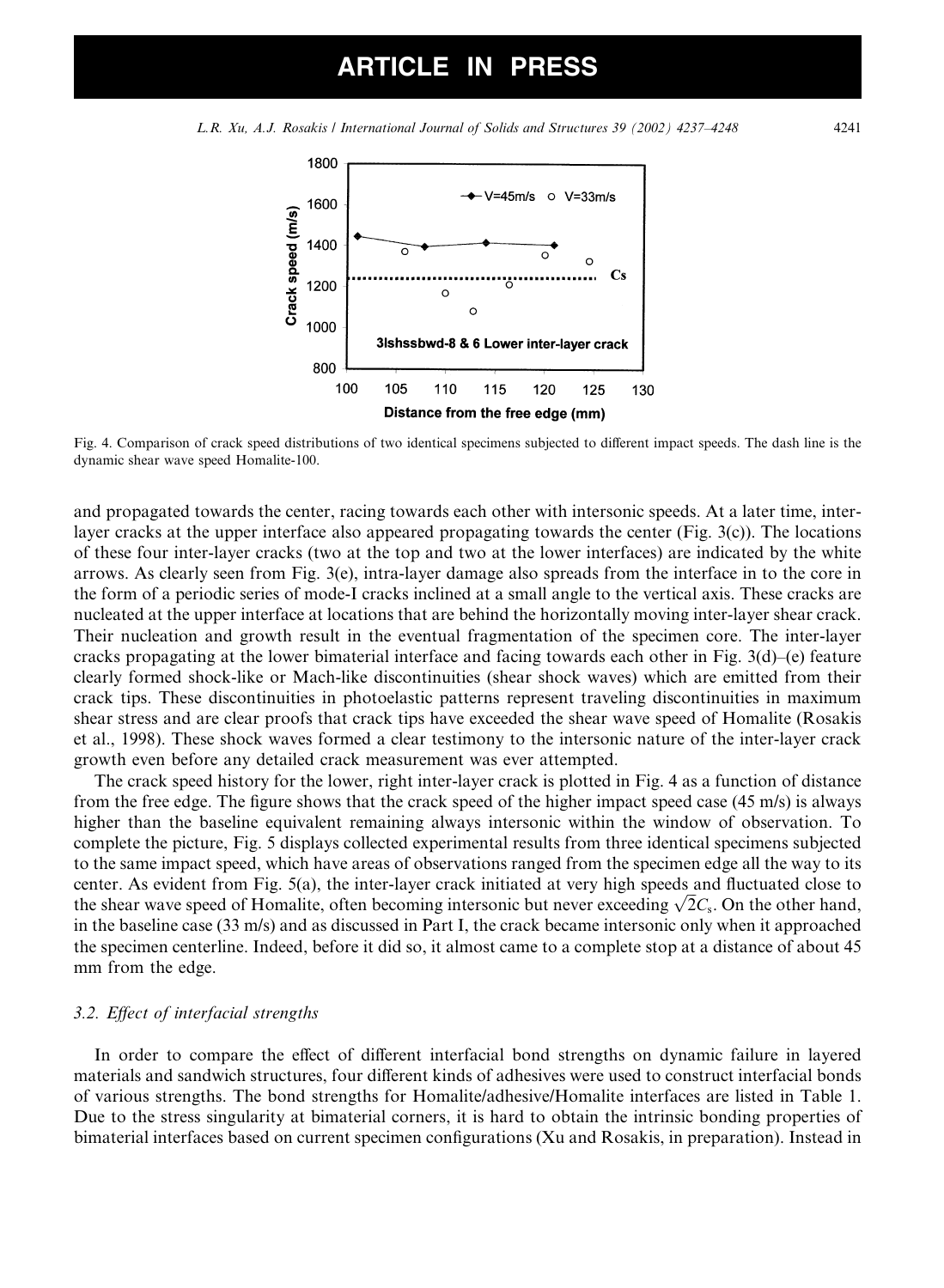4242 L.R. Xu, A.J. Rosakis / International Journal of Solids and Structures 39 (2002) 4237–4248



Fig. 5. Comparison of the crack speed distribution along the bond length for identical specimens subjected to different impact speeds.

Table 1 Interfacial strengths and model I fracture toughnesses of different bonds

| Interface                   | Tensile strength (MPa) | Shear strength (MPa) | Fracture toughness (MPa m <sup>1/2</sup> ) |
|-----------------------------|------------------------|----------------------|--------------------------------------------|
| Homalite/Weldon-10/Homalite | 7.74                   | >21.65               | 0.83                                       |
| Homalite/330/Homalite       | 6.99                   | 12.58                | 0.93                                       |
| Homalite/384/Homalite       | 6.75                   | 7.47                 | 0.38                                       |
| Homalite/5083/Homalite      | .53                    | 0.81                 | 0.19                                       |

Table 1, we only list the strengths of these adhesives when they are used to bond identical Homalite pieces. This is done to provide relative levels of strengths of these adhesives. The Weldon-10 and Loctite 330 are considered to be ''strong'' adhesives. The Loctite 384 can form an ''intermediate strength'' bond while the Loctite 5083 gives a "weak bond". The Loctite 5083 is considered to be a kink of ductile adhesive because its elongation at failure in cured bulk form is as high as 170%. The average thickness of the adhesive layer is less than 20  $\mu$ m. Here, in order to investigate the relative effect of various interfacial bond strengths, the baseline specimen configuration is chosen as the one shown in Fig. 3, which features the Weldon-10 strong bonding and is subjected to an impact speed of 45 m/s.

Fig. 6 shows a sequence of images of the specimen featuring the second strongest interface, i.e., that of Homalite/330/steel. The field of view is that of the specimen center as shown in Fig. 6(a). The initial failure characteristics in this specimen are quite similar to the ones observed in the baseline specimen with strongly bonded interfaces (i.e., Homalite/Weldon-10/steel), subjected to the same impact conditions as shown in Fig. 3. The first failure mode encountered is still the inter-layer crack at the lower interface. However, for the current case, the two inter-layer cracks separated the entire lower interface at  $176 \mu s$  after impact as shown in Fig. 6(c) compared to 148  $\mu$ s in Fig. 3(e). Following inter-layer failure, two intra-layer cracks initiated from the upper interface. Later on and as evident from Fig. 6(d), another mode I intra-layer crack stemmed from the lower interface revealing a locally symmetric fringe pattern and propagating along the specimen centerline. It is speculated that this mode I crack is a result of symmetric specimen bending established at long times after impact. It should be recalled that the shear strength of the 330 bond is much lower than that of the Weldon-10 bond as seen in Table 1. However, the interfacial tensile strength of the 330 bond is only 10% below that of the strong Weldon-10 bond. The differences between these cases discussed here suggest that the interfacial shear strength is vital to the evolution of impact damage in layered materials and sandwich structures.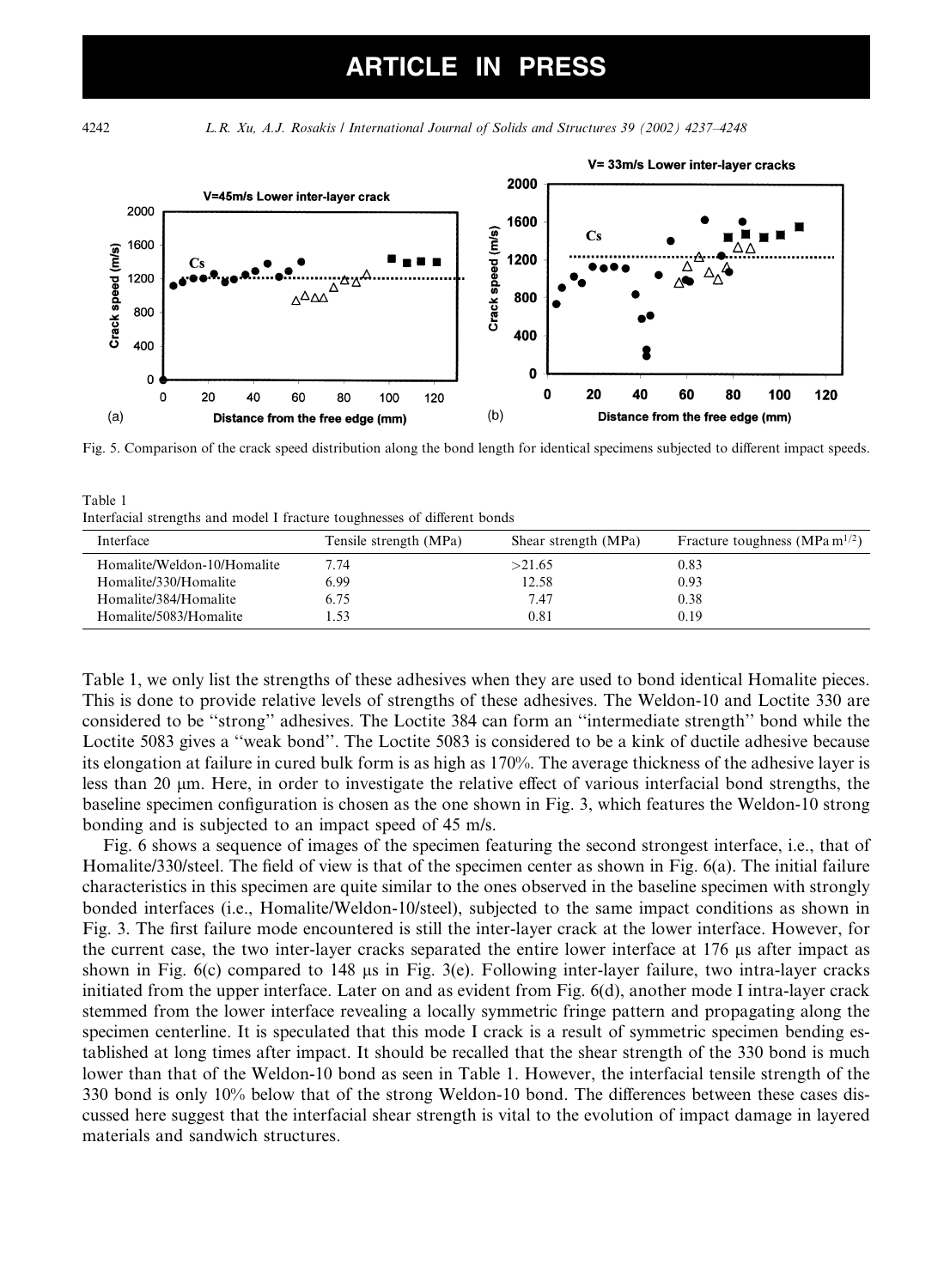

L.R. Xu, A.J. Rosakis / International Journal of Solids and Structures 39 (2002) 4237–4248 4243

Fig. 6. Different failure modes and sequence in a three-layer specimen with the second strongest bonding (3lshssb330-6). Intralayer cracks initiated from the upper interface in a symmetric pattern (c) and later on, one intra-layer crack stem from the lower interface (d).

Fig. 7 presents a series of fringe patterns showing the evolution of failure in a specimen featuring intermediate strength 384 adhesive bonds subjected to the same impact condition of 45 m/s. The two lower inter-layer cracks completely debonded the lower interface at 154 us, slightly later than in the baseline specimen featuring two strong bonds. The upper inter-layer cracks separated the whole upper interface at 207 ls as clearly shown in Fig. 7(e), compared to 157 ls for the specimen featuring the strong Weldon-10 bonds. Similar to the previous case, intra-layer cracks initiated from the upper interface as evident from Fig. 7(f). Although the 384 interfacial bonding is called ''intermediate strength bonding,'' its interfacial tensile strength is only 15% lower than that of the baseline strong bonds. However, its shear strength is substantially lower than that of the strong bonding as listed in Table 1. Here again, it becomes evident that the interfacial shear strength is by itself as an important parameter in controlling the detailed evolution of failure. This is perhaps not very surprising since inter-layer fracture is clearly shear dominated for the layered materials and structures subjected out-of-plane impact loading.

Fig. 8 corresponds to a case where both the interfacial shear and tensile strengths are reduced significantly by using the weak but ductile 5083 adhesive, whose characteristics are also described in Table 1. As shown in Fig. 8(a) and (b), an inter-layer crack generated at the specimen edge is seen propagating towards the impacted point at the specimen center. A thin shear shock line inclined at an angle slightly above  $45^{\circ}$  to the horizontal interface (Fig. 8(b)) marks the position of this crack which clearly moves intersonically to the right. Since the bond strengths are both very low, the stress concentration appears less strong than in the baseline case (see Fig. 3). Crack-tip speed in this case, however, is very much higher than all other cases and, baseline case (see Fig. 3). Crack-up speed in this case, nowever, is very much higher than all other cases and, at the initial stages, is very close to  $\sqrt{2}C_s$ . To illustrate the strong difference in crack initiation ti crack-tip speed history between otherwise identical specimens featuring strong and weak bonds, Fig. 9 compares results from the two extreme cases (Weldon-10 and 5083). In both cases, the field of view is concentrated at the specimen edges. It is observed that the weak but ductile 5083 adhesive results in longer concentrated at the specimen edges. It is observed that the weak but ductile 5085 adnesive results in longer initiation time and very high crack-tip speeds. These speeds are initially close to  $\sqrt{2}C_s$  then decrease to and finally pick up as the specimen center is approached. On the hand, the strong Weldon-10 bond features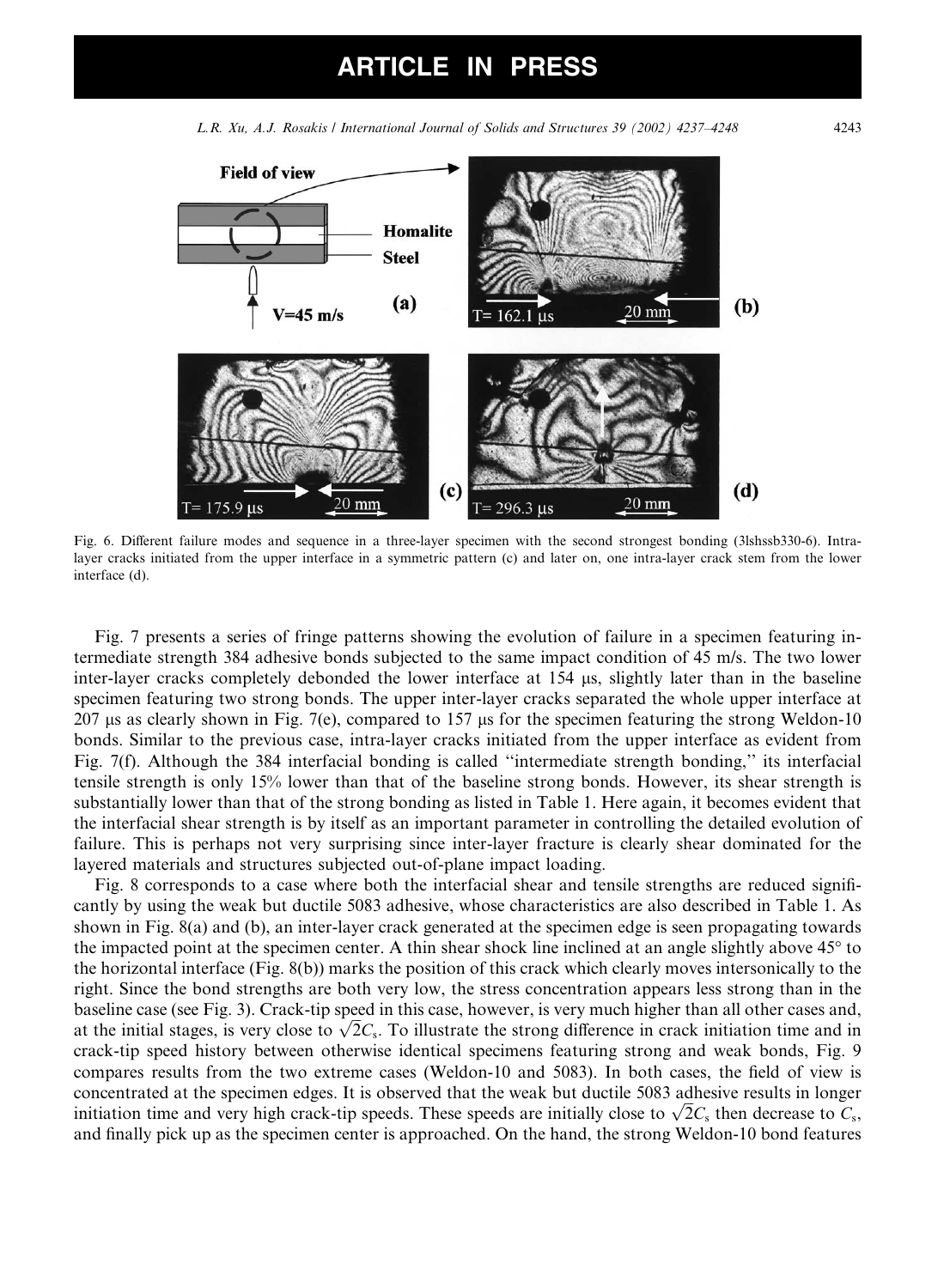

Fig. 7. Failure process of a three-layer specimen with two intermediate strength bonds (3lshssb384-2). After upper interface debonding, two intra-layer cracks initiated from the upper interface and propagated towards the lower interface.

a short initiation time and more moderate speeds ranging from the Rayleigh wave speed to just above the shear wave speed as the distance from the edge increases.

### 3.3. Dynamic crack arrest and re-initiation

In Part I of this work (Xu and Rosakis, 2002), we observed that the speed of an inter-layer crack decreased to a very low value at around 90 ls after impact (the corresponding position is about 40 mm from the free edge). This phenomenon repeated in other specimens subjected to different loading and bonding conditions. Fig. 10 shows the fringe pattern development of an inter-layer crack at the lower interface of a specimen featuring the second strongest bond in Table 1. A high impact speed of 46 m/s was used, compared to the 34 m/s baseline impact speed in Part I of this paper. After comparing the crack-tip characteristics in Fig.  $10(b)$  and (c), we can see that the fringe concentration delineating the crack tip hardly moved between  $98.5$  and  $117.5$  µs. Moreover, the fringe pattern reveals a visibly reduced fringe concentration, which indicates local unloading at the arrested crack tip. The time history of crack lengths and associated crack speeds of two identical specimens subjected to the same impact loading are shown in Fig. 11. The clear plateau of the crack length versus time record reveals the existence of very low crack speeds at a repeatable time and location. It is interesting to notice that crack speed almost drops to zero at around the

4244 L.R. Xu, A.J. Rosakis / International Journal of Solids and Structures 39 (2002) 4237–4248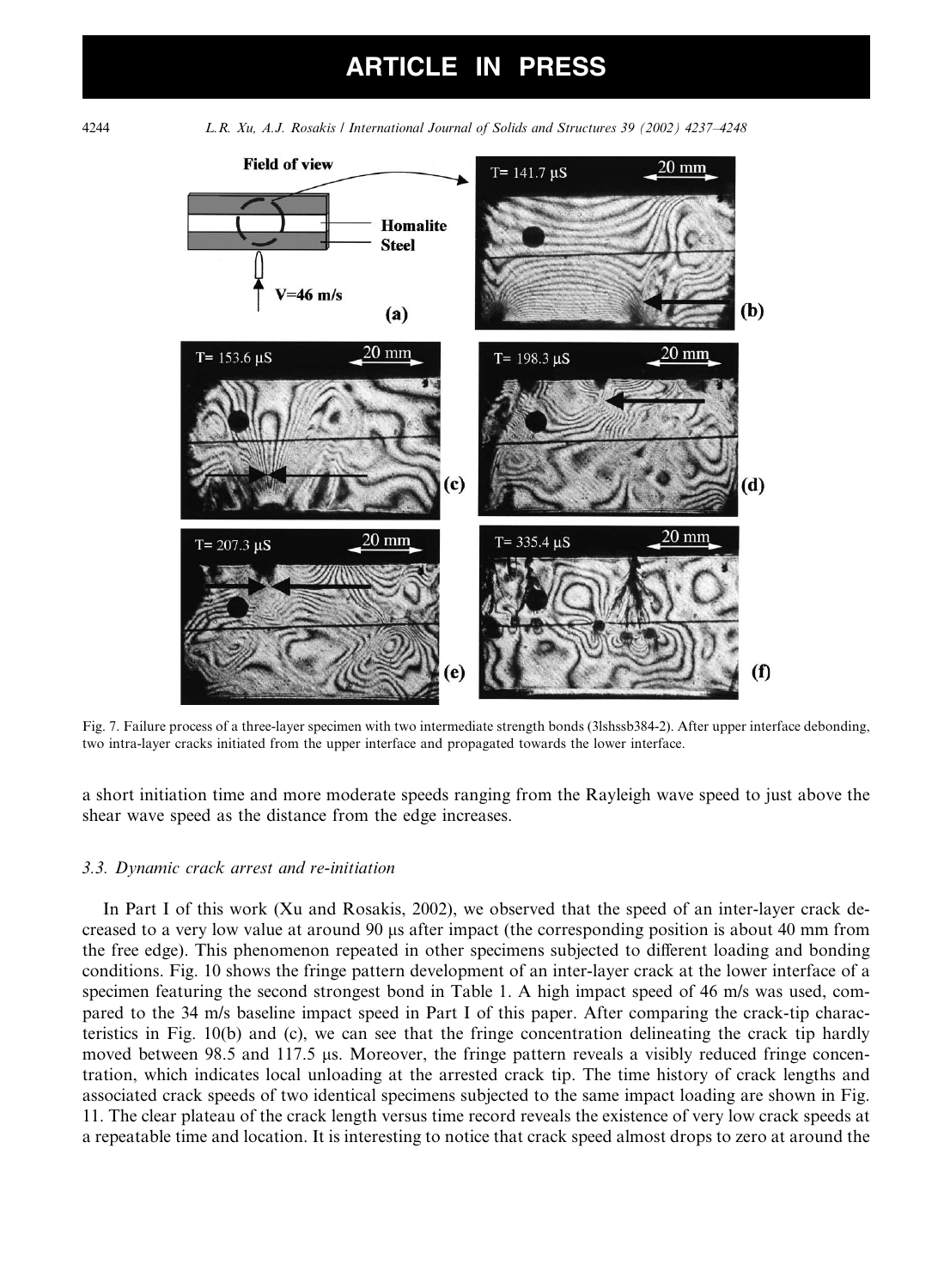L.R. Xu, A.J. Rosakis / International Journal of Solids and Structures 39 (2002) 4237–4248 4245



Fig. 8. Intersonic inter-layer crack in a three-layer specimen with weakly bonded interfaces (3lshssb583-1). The crack initiation is delayed but the crack speed is intersonic resulting in a clearly visible shock structure seen in (b) and (c).

same time of 90  $\mu$ s, as is also reported in Part I of this paper. The location of near crack arrest is also around a distance of 40–50 mm from the specimen edge, exactly as in the strong bond case.

It is theorized here that this phenomenon is associated with the complicated wave interaction and the special characteristics of interfacial cracks at bimaterial interfaces. In previous research on interfacial cracks, Lambros and Rosakis (1995) and Needleman and Rosakis (1999) showed that as soon as an interfacial crack accelerates to the Rayleigh wave speed, it keeps a stable speed as long as constant energy supply is provided to the crack tip. If the energy supply is suddenly increased (perhaps by the arrival of a loading reflected wave from the specimen boundaries), the crack accelerates unstably to another discreet constant level within the intersonic regime. If, however, an unloading wave reaches the crack tip, the crack quickly arrests. We believe that the temporary arrest behavior observed here is a demonstration of the same type of behavior in a more complex structure than the one tested by Lambros and Rosakis (1995) and modeled by Needleman and Rosakis (1999). Here the complex wave interaction and the structural vibration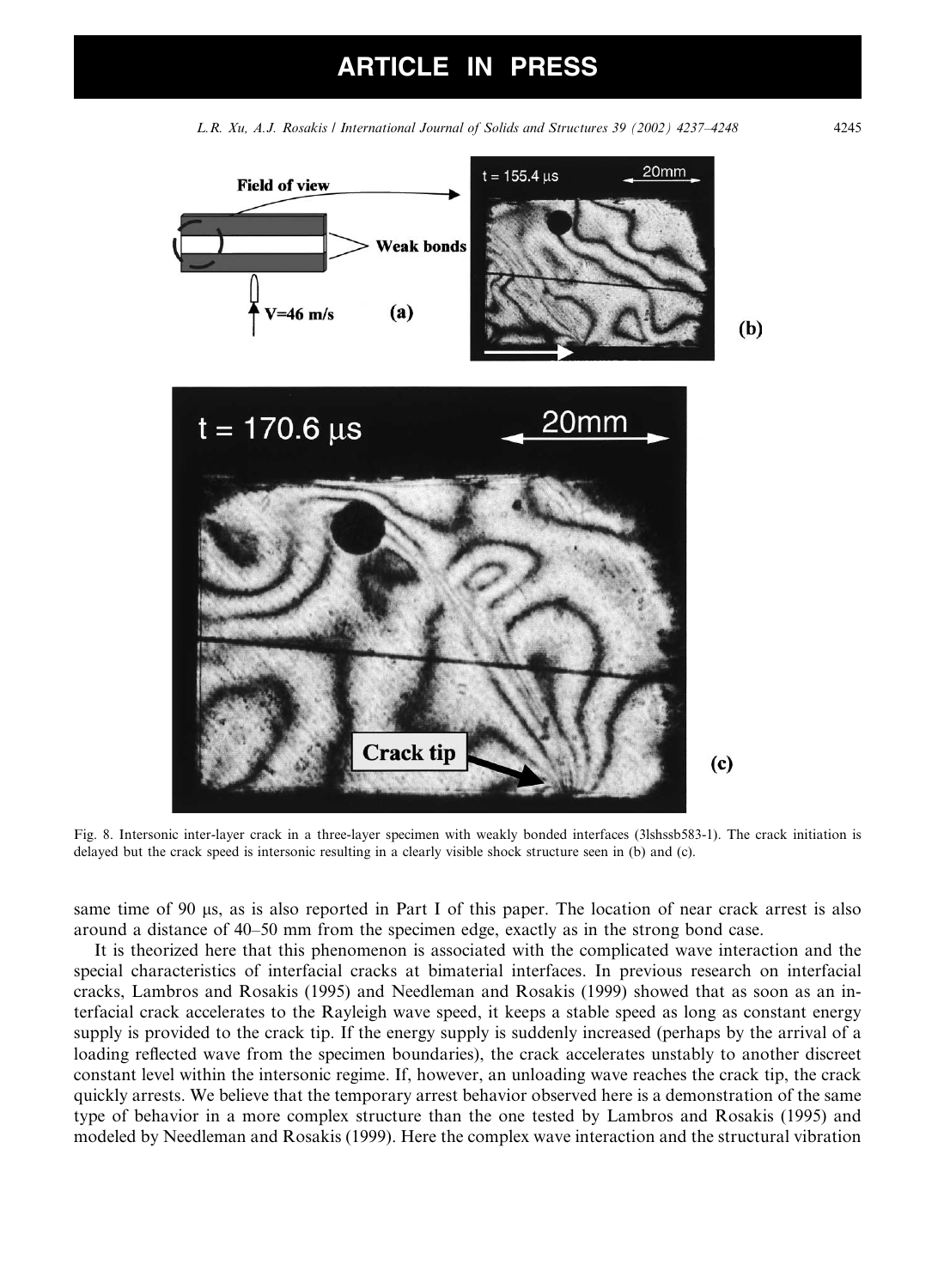4246 L.R. Xu, A.J. Rosakis / International Journal of Solids and Structures 39 (2002) 4237–4248



Fig. 9. Crack speed history (a) and crack speed distributions along the specimen length direction (b) for two specimens with different interfacial bond strengths subjected to the same impact loading.



Fig. 10. Visual evidence of the transient inter-layer crack arrest mechanism at the lower interface (3lshssb330-5).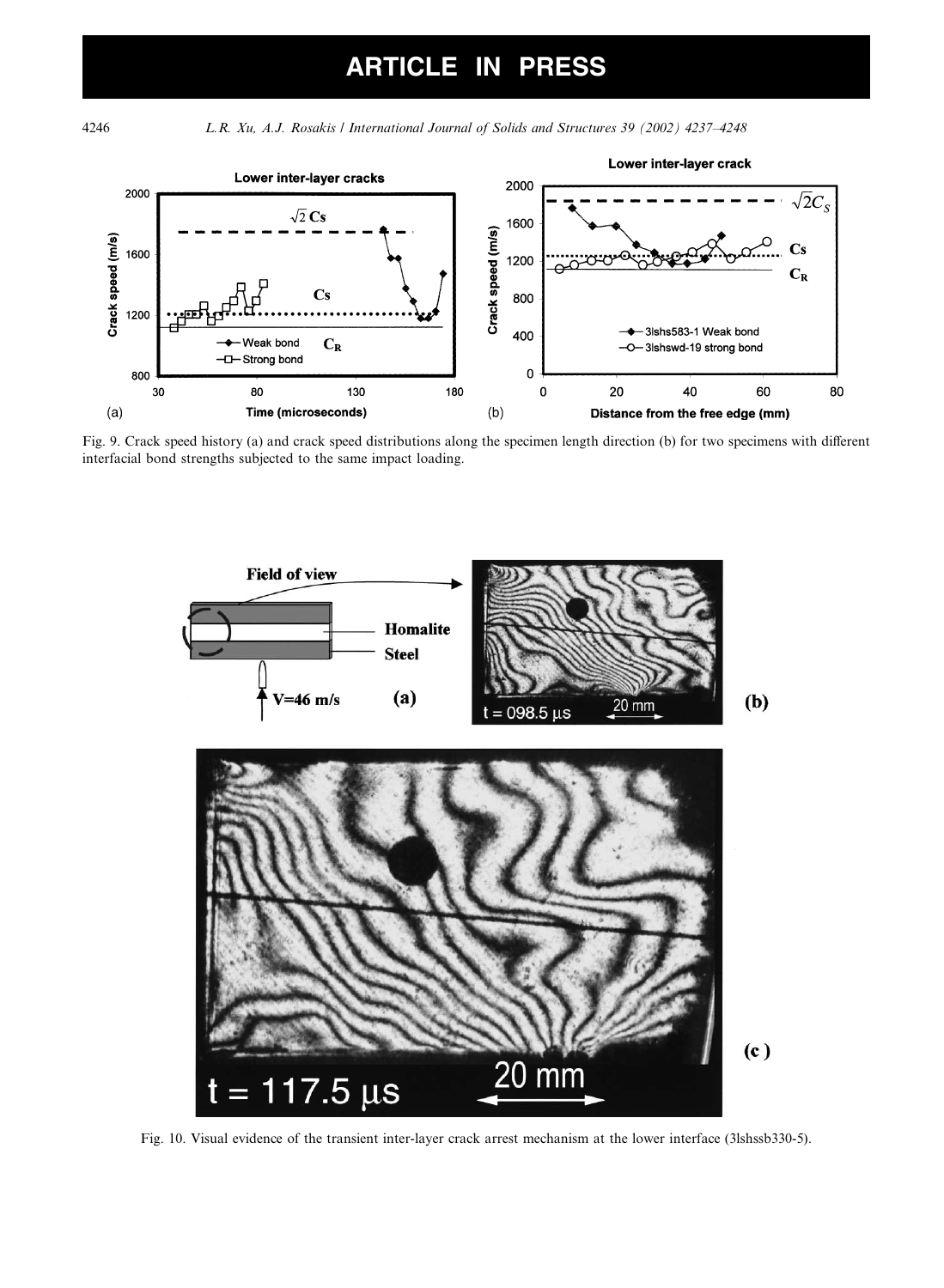L.R. Xu, A.J. Rosakis / International Journal of Solids and Structures 39 (2002) 4237–4248 4247

### 3Ishssb330-2/5 Lower inter-layer crack 2000 1600

3Ishssb330-2& 5 Lower inter-layer crack



response of the specimen, which gradually establish themselves with time, result in temporary loss of driving force that accounts for the observed crack arrest and re-initiation. Recently, Yu et al. (2001) successfully simulated this phenomenon.

### 4. Concluding remarks

High impact loading leads to high inter-layer crack speeds in layered materials and sandwich structures. Strongly bonded specimens subjected to high impact speeds are shown to feature intersonic cracks depending accompanied by the formation of clearly visible shear shockwave (Mach lines) emitted from the crack tips. Reduced interfacial strengths (especially interfacial shear strengths) will result in visible changes of failure sequence. Also, inter-layer cracks at intermediate strength interfaces feature crack speeds slightly slower than those at strong interfaces. However, cracks at weak but ductile interfaces, initiate very late and have a very high speed at the first stage of crack propagation compared to their strong interface counterparts. Finally, highly transient crack arrest and re-initiation phenomenon were observed and analyzed.

#### Acknowledgements

The authors gratefully acknowledge the support of the Office of Naval Research (Dr. Y.D.S. Rajapakse, Project Monitor) through a grant (#N00014-95-1-0453) to Caltech.

#### References

- Bogy, D.B., 1971. Two edge-bonded elastic wedge of different materials and wedge angles under surface traction. J. Appl. Mech. 38, 377–386.
- Lambros, J., Rosakis, A.J., 1995. Shear dominated transonic growth in a bimaterial––I. Experimental observations. J. Mech. Phys. Solids 43, 169–188.
- Liu, C., Huang, Y., Rosakis, A.J., 1995. Shear dominated transonic crack growth in a bimaterial––II. Asymptotic fields and favorable velocity regimes. J. Mech. Phys. Solids 43, 189–206.